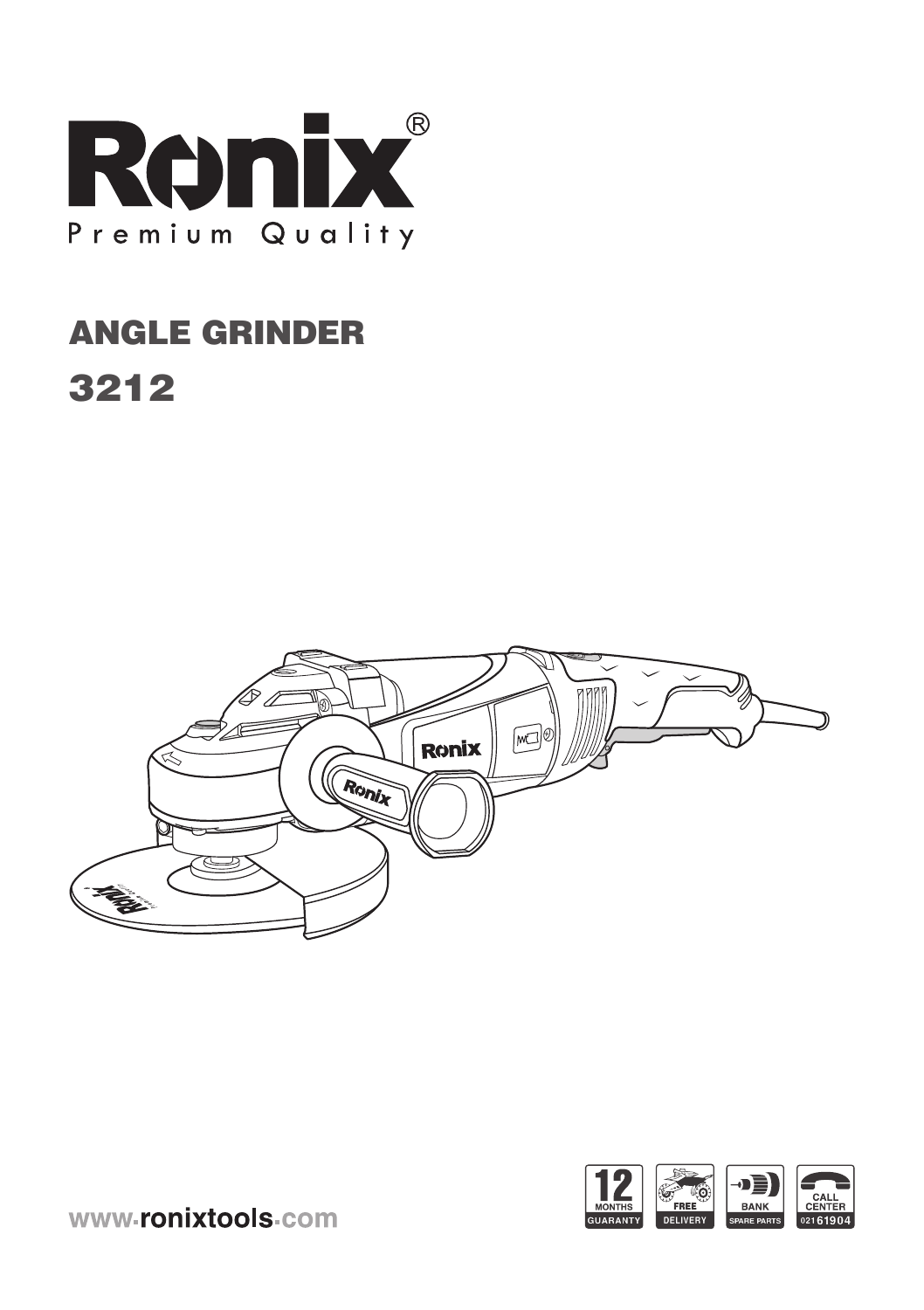

### **SPECIFICATION**

| Model         | 3212                                         |
|---------------|----------------------------------------------|
| Power         | 2350W                                        |
| Voltage       | 220V                                         |
| Frequency     | 50HZ                                         |
| No load speed | 6000rpm                                      |
| Disc Diameter | 230mm                                        |
| Net weight    | 6KG                                          |
| Accessories   | Side Handle, Wheel Guard<br>180mm, 1 Spanner |

### **PARTS LIST**



### **GENERAL POWER TOOL SAFETY WARNINGS**

# **WARNING!**

- Read all safety warnings and all instructions. Failure to follow the warnings and instructions may result in electric shock, fire and or serious injury.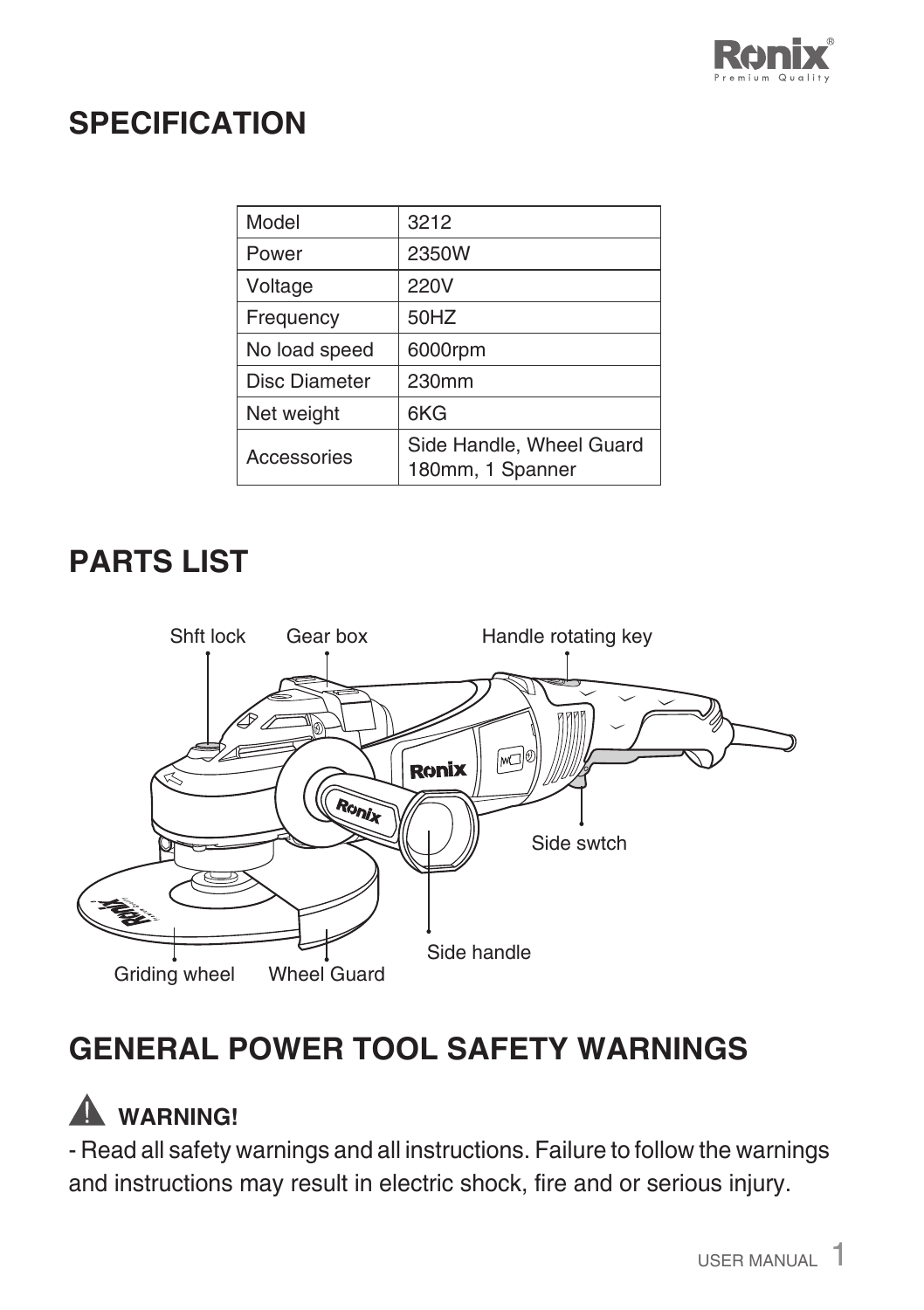

- Save all warnings and instructions for future reference.

- The term "power tool" in the warnings refers to your mains- operated (corded) power tools or battery operated (Cordless) Power tools.

#### **.WORK AREA SAFETY**

- Keep work area clean and well lit. Cluttered or dark areas invite accidents.

- Don't operate power tools in explosive atmospheres, such as in the presence of flammable liquids, gases or dust. Power tools create sparks which may ignite the dust or fumes.

- Keep children and bystanders away while operating a power tool. Distractions can cause you to lose control.

#### **.ELECTRIC SAFETY**

- Power tool plugs must match the outlet. Never modify the plug in any way. Don't use any adaptor plugs with earthed (grounded) power tools. Unmodified plugs and matching outlets will reduce risk of electric shock.

- Avoid body contact with earthed or grounded surfaces such as pipe, radiators, ranges and refrigerators. There is an increased risk of electric shock if your body is earthed or grounded.

- Don't expose power tools to rain or wet conditions. Water entering a power tool will increase the risk of electric shock.

- Don't abuse the cord. Never use the cord for carrying, pulling or unplugging the power tool. Keep cord away from heat, oil, sharp edges or moving parts. Damaged or entangled cords increased the risk of electric shock.

- When operating a power tool outdoors, use an extension cord suitable for outdoor use. Using a cord suitable for outdoor use will reduce the risk of electric shock.

- If operating a power tool in a damp location is unavoidable, use a residual current device (RCD) protected supply. Use of an RCD reduces the risk of electric shock.

- Use of power supply via a RCD with a rated residual current of 30mA or less is always recommended.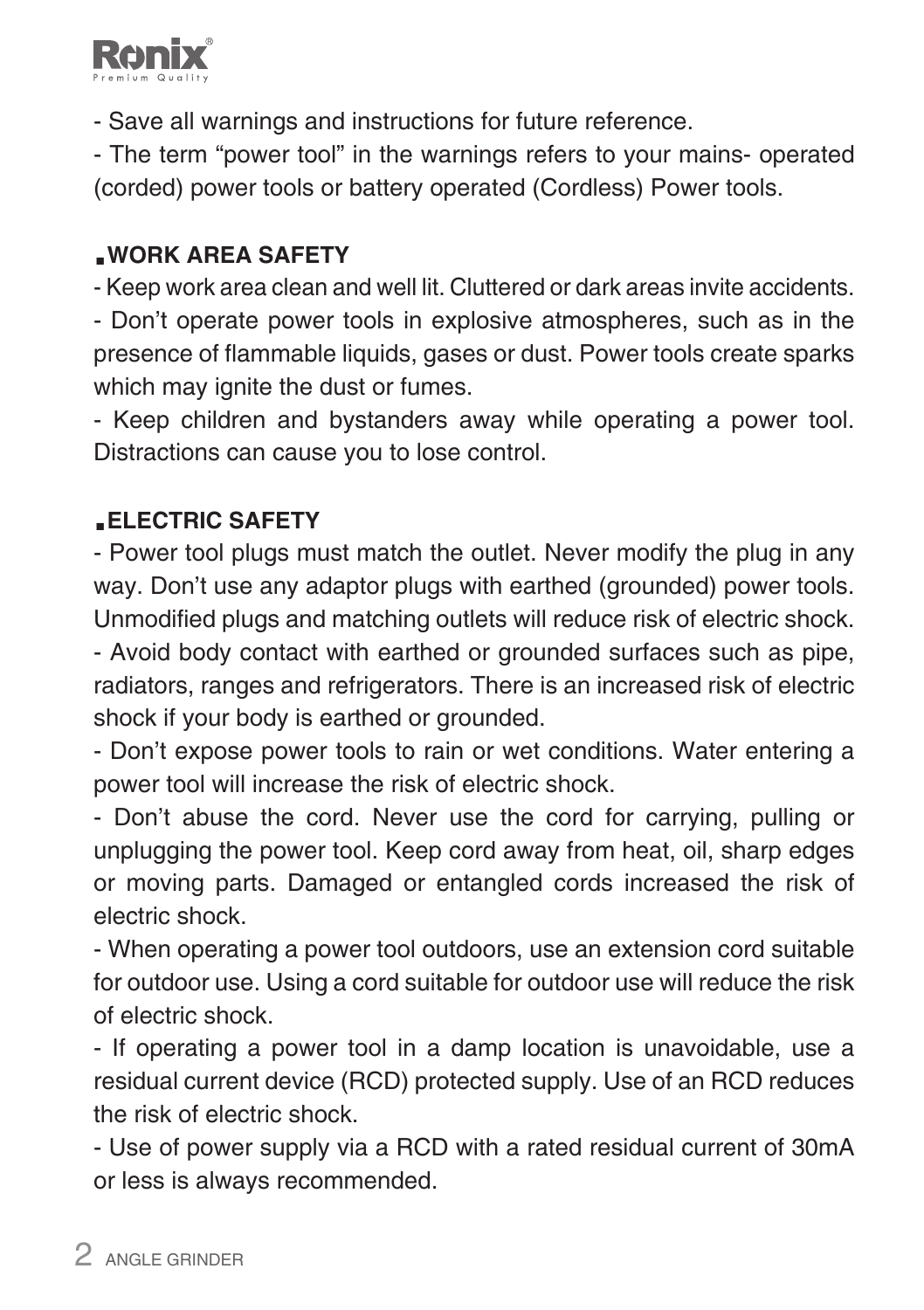

#### **.PERSONAL SAFETY**

- Stay alert, watch what you are doing and use common sense when operating a power tool. Don't use a power tool while you are tired or under the influence of drugs, alcohol or medication. A moment of inattention while operating power tools may result in serious personal injury.

- Use personal protective equipment. Always wear eye protection. Protective equipment such as dust mask, non-skid safety shoes, hard hat, or hearing protection used for appropriate conditions will reduce personal injuries.

- Prevent unintentional starting. Ensure the switch is in the off-position before connecting to power source and/or battery pack, picking up or carrying the tool. Carrying power tools with your finger on the switch or energizing power tools that have the switch on invites accidents.

- Remove any adjusting key or wrench before turning the power tool on. A wrench or a key left attached to a rotating part of the power tool may result in personal injury.

- Don't overreach. Keep proper footing and balance at all times. This enables better control of the power tool in unexpected situations.

- Dress properly. Don't wear loose clothing or jewelry. Keep your hair, clothing, and gloves away from moving parts. Loose cloths, jewelry or long hair can be caught in moving parts.

- If devices are provided for connection of dust extraction and collection facilities, ensure these are connected and properly used. Use of dust collection can reduce dust-related hazards.

### **POWER TOOL USE AND CARE**

- Don't force the power tool. Use the correct power tool for your application. The correct power tool will do the job better and safer at the rate for which it was designed.

- Don't use the power tool if the switch doesn't turn it on and off. Any power tool that cannot be controlled with the switch is dangerous and must be repaired.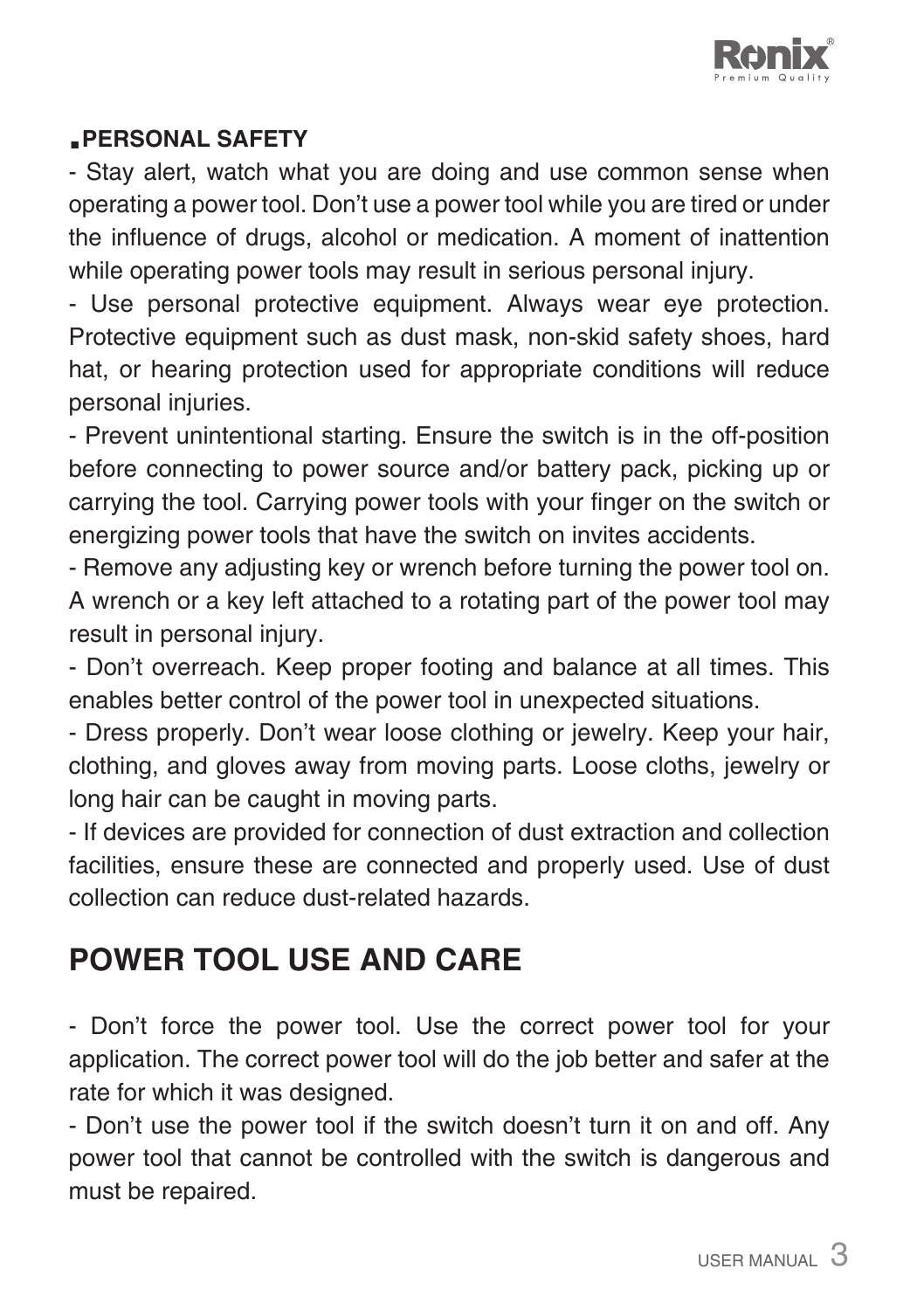

- Disconnect the plug from the power source and/or the battery pack from the power tool before making any adjustments, changing accessories, or storing power tools. Such preventive safety measures reduce the risk of starting the power tool accidentally.

- Store idle power tools out of the reach of children and don't allow persons unfamiliar with power tool or these instructions to operate the power tool. Power tools are dangerous in the hand s of untrained users. - Maintain power tools. Check for misalignment or binding of moving parts, breakage o parts and any other condition that may affect the power tool's operation. If damaged, have the power tool repaired before use. Many accidents are caused by poorly maintained power tools.

- Keep cutting tools sharp and clean. Properly maintained cutting tools with sharp cutting edges are less likely to bind and are easier to control. - Use the power tool, accessories and tool bits etc. in accordance with the instruction, taking into account the working conditions and the work to be performed. Use of the power tool for operations different from those intended could result in a hazardous situation.

### **SERVICE**

- Have your power tool serviced by qualified repair person using only identical replacement parts. This will ensure that the safety of power tool is maintained.

- Follow instruction for lubricating and changing accessories.

- Keep handles dry, clean and free from oil and grease.

### **SPECIFIC SAFETY RULES**

- Always use proper guard with grinding wheel. A guard protects operator from broken wheel fragments.

- Accessories must be rated for at least the speed recommended on the tool warning label. Wheels and other accessories running over rated speed can fly apart and cause injury.

- Hold tool by insulated gripping surfaces when performing an operation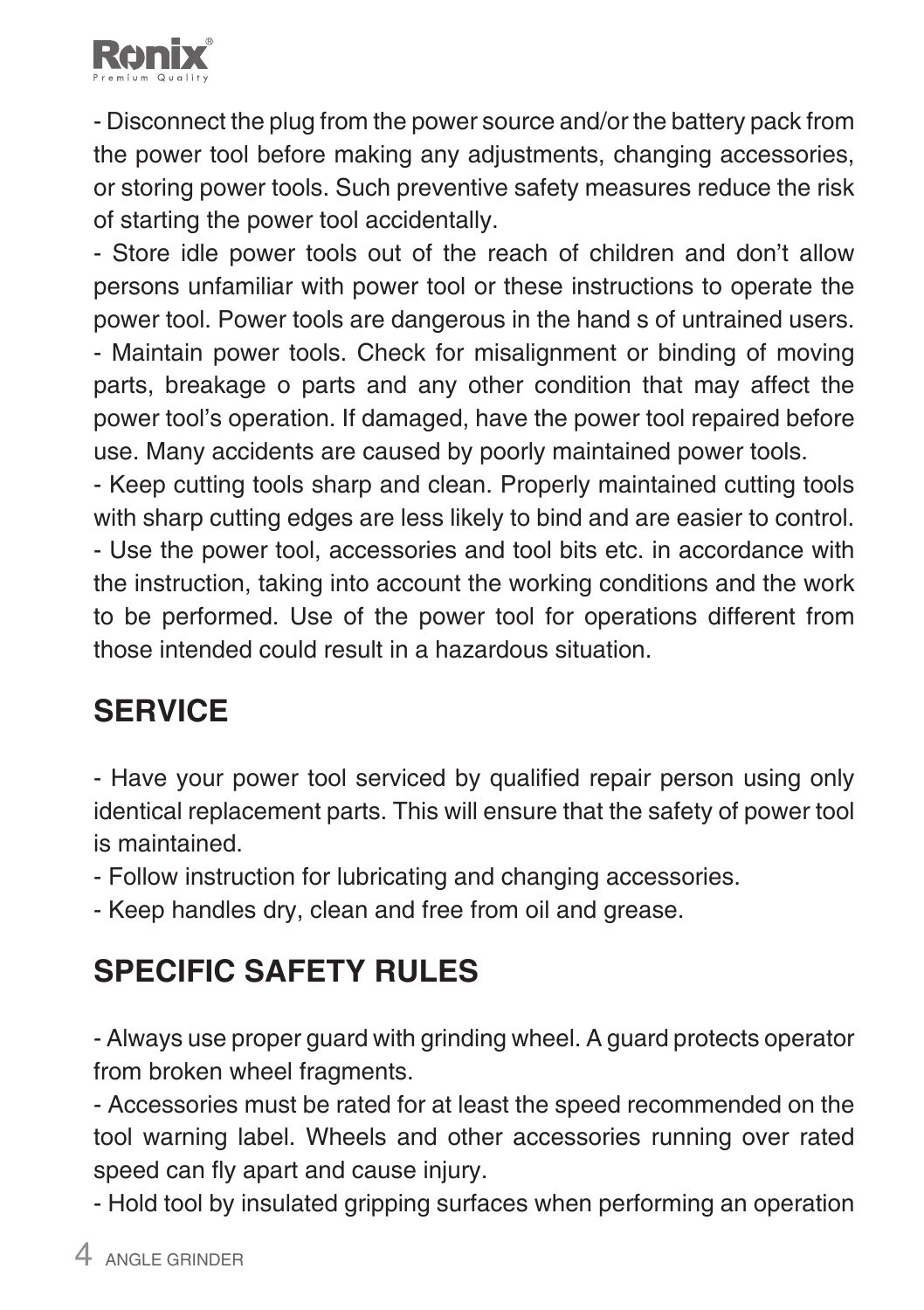

where the grinding tool may contact hidden wiring or its own cord. Contact with a "live" wire will make exposed metal parts of the tool "live" and shock the operator.

- When using depressed center grinding wheels, be sure to use only fiberglass-reinforced wheels.

- Always use safety glasses or goggles. Ordinary eye or sun glasses are NOT safety glasses.

- Check the wheel carefully for cracks or damage before operation. Replace cracked or damaged wheel immediately. Run the tool (with guard) at no load for about a minute, holding tool away from others. If wheel is flawed, it will likely separate during this test.

- Use only flanges specified for this tool.

- Be careful not to damage the spindle, the flange (especially installing surface) and the lock nut. Damage to these parts could result in wheel breakage.

- NEVER use tool with wood cutting blades or other saw blades. Such blades when used on a grinder frequently kick and cause loss of control leading to personal injury.

- Hold the tool firmly.

- Keep hands away from rotating parts.

- Make sure cord is clear of wheel. Do not wrap cord around your arm or wrist. If control of tool is lost, cord may become wrapped around you and cause personal injury.

- Make sure the wheel is not contacting the work piece before the switch is turned on.

- Before using the tool on an actual work piece, let it run for a while. Watch for vibration or wobbling that could indicate poor installation or a poorly balanced wheel.

- Use the specified surface of the wheel to perform the grinding.

- Watch out for flying sparks. Hold the tool so that sparks fly away from you and other persons or flammable materials.

- Do not leave the tool running. Operate the tool only when hand-held.

- Do not touch the work piece immediately after operation; it may be extremely hot and could burn your skin.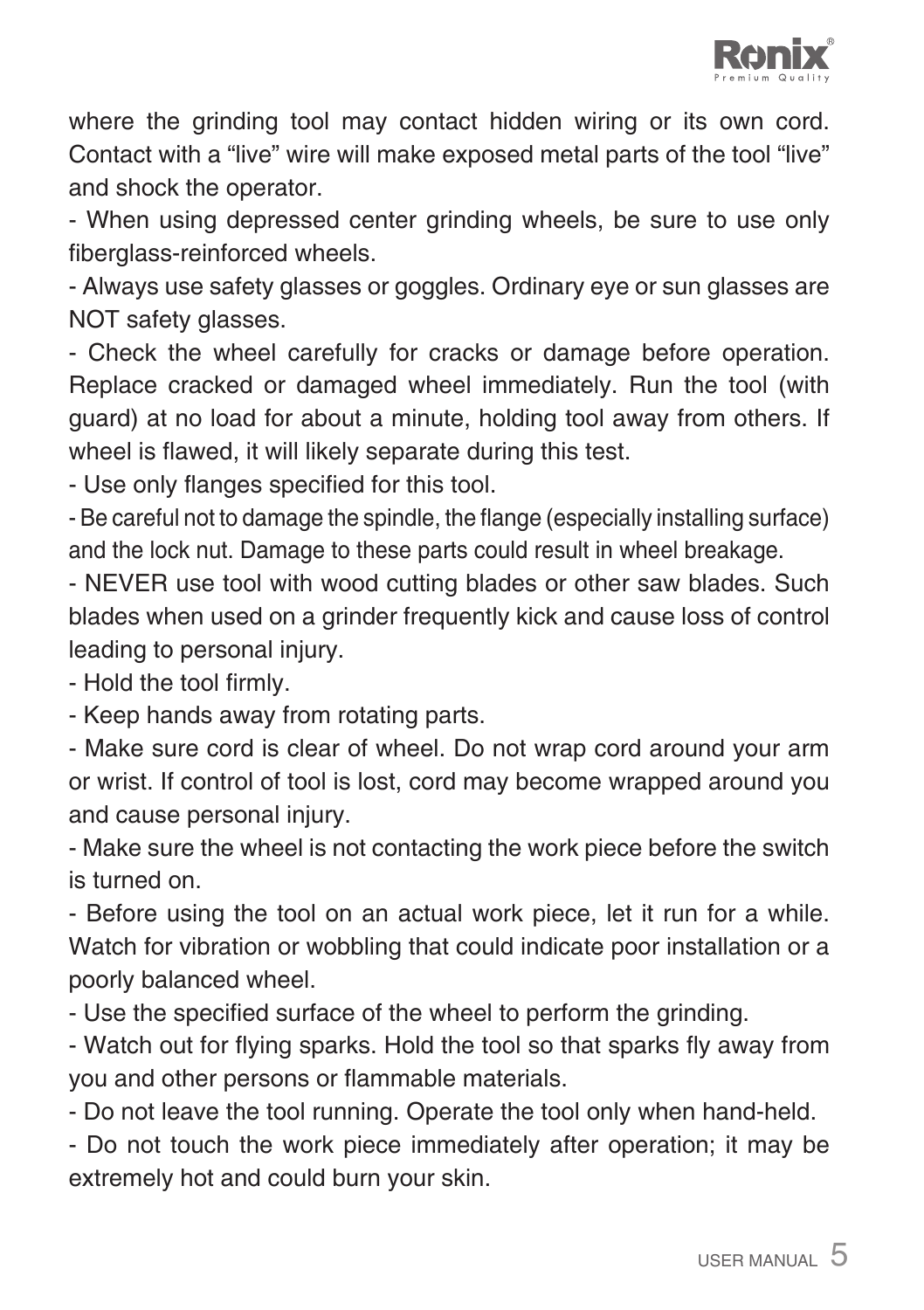

- ALWAYS wear proper apparel including long sleeve shirts, leather gloves and shop aprons to protect skin from contact with hot grindings. - Use of this tool to grind or sand some products, paints and wood could expose user to dust containing hazardous substances. Use appropriate respiratory protection.

### **WARNING!**

MISUSE or failure to follow the safety rules stated in this instruction manual may cause serious personal injury.

### **FUNCTIONAL DESCRIPTION**

# A CAUTION:

Always be sure that the tool is switched off and unplugged before adjusting or checking function on the tool.

#### **.SHAFT LOCK**

# A CAUTION:

- Never actuate the shaft lock when the spindle is moving. Or the tool may be damaged.

- Press the shaft lock to prevent spindle rotation when installing or removing accessories.

### **ASSEMBLY**

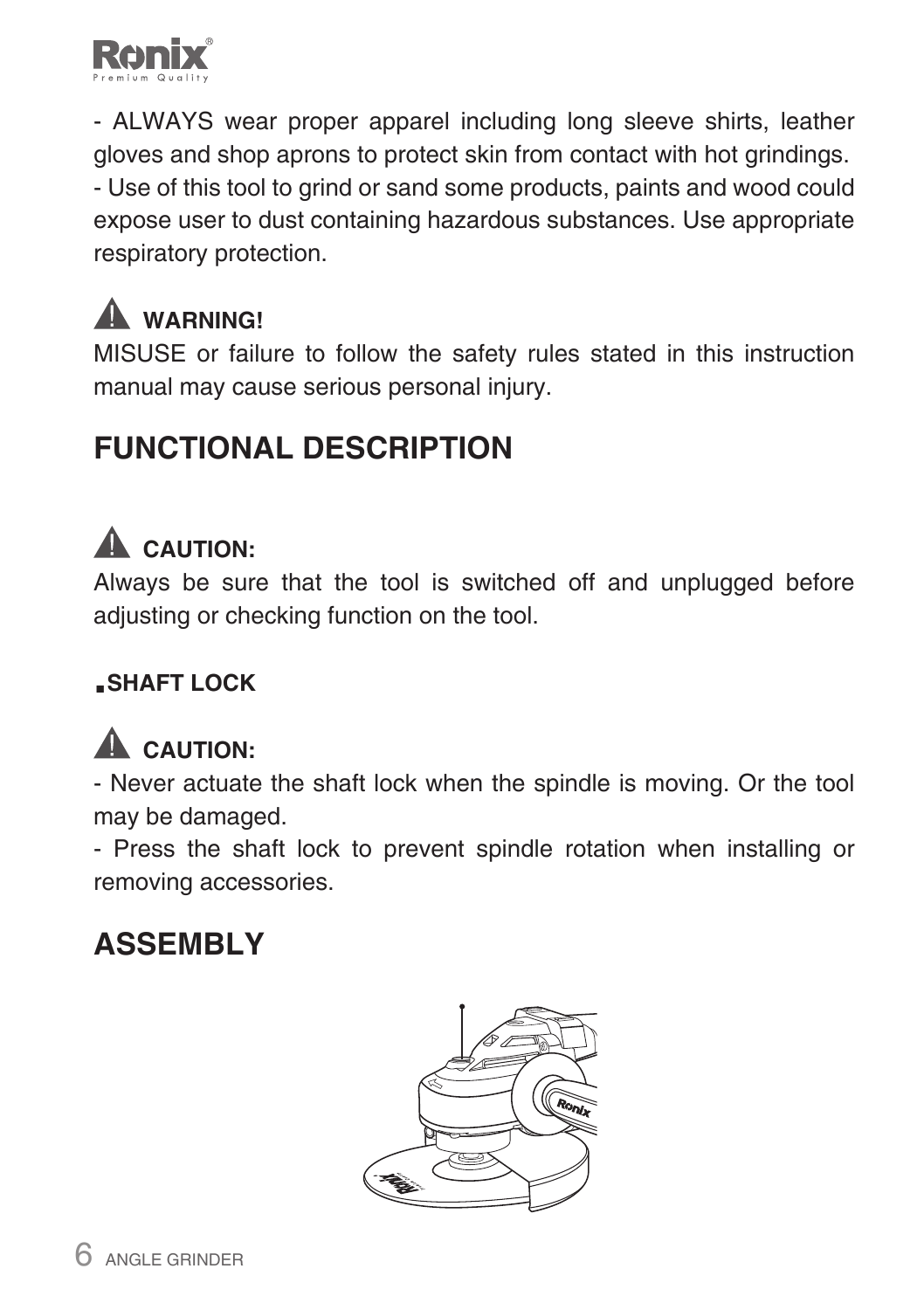

# **CAUTION:**

Always be sure that the tool is switched off and unplugged before carrying out any work on the tool.

#### **.INSTALLING SIDE GRIP (HANDLE)**

# **CAUTION:**

- Always be sure that the side grip is installed securely before operation.

- Screw the side grip securely on the position of the tool as shown in the figure.



#### **.INSTALLING OR REMOVING WHEEL GUARD**

# A CAUTION:

- When using a depressed center grinding wheel/Multi-disc, flex wheel, wire wheel brush, cut-off wheel or diamond wheel, the wheel guard must be fitted on the tool so that the closed side of the guard always points toward the operator.

- Mount the wheel guard with the protrusion on the wheel guard band aligned with the notch on the bearing box. Then rotate the wheel guard around 180 degrees. Be sure to tighten the screw securely.

- To remove wheel guard, follow the installation procedure in reverse.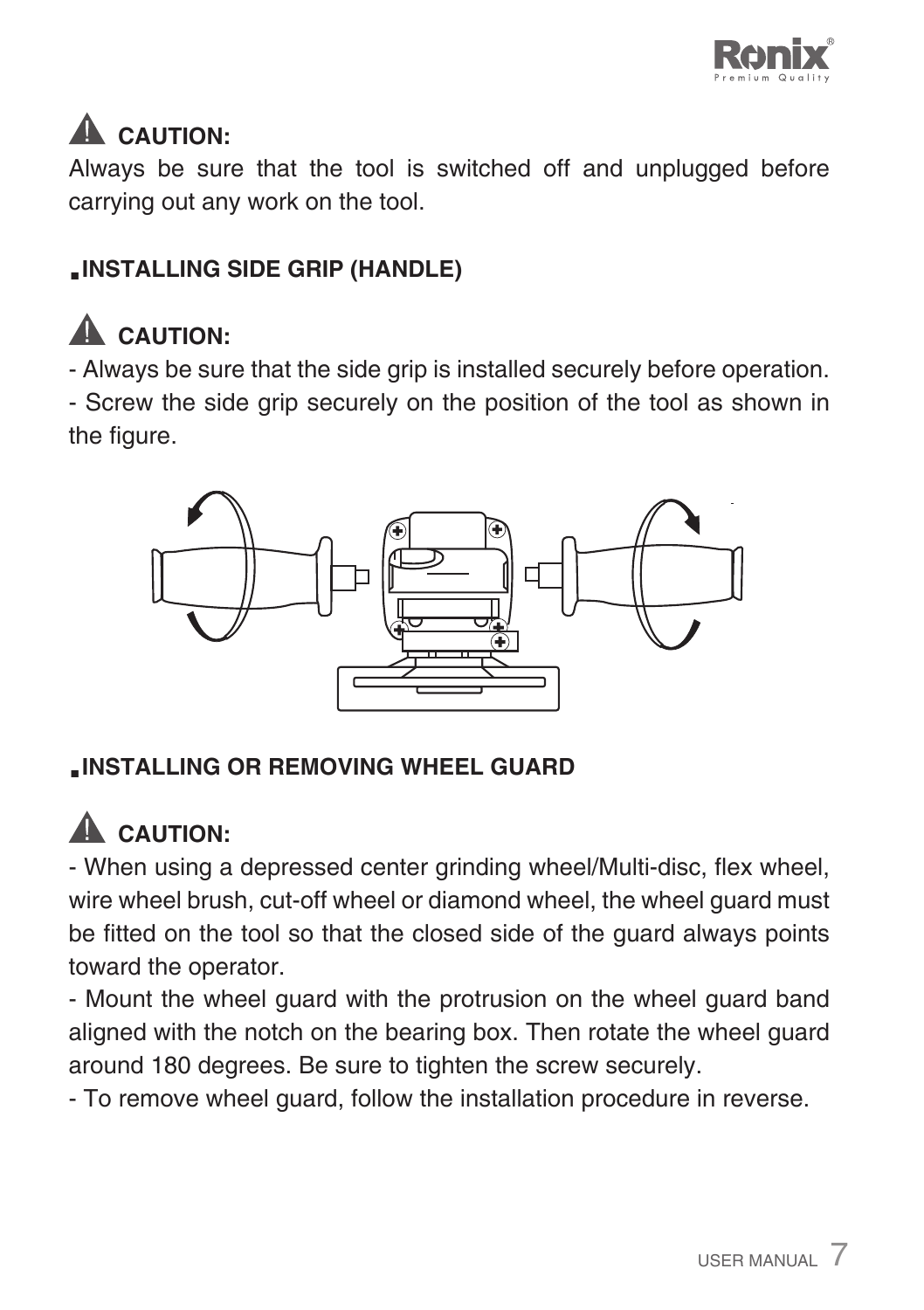

#### **.INSTALLING OR REMOVING DEPRESSED CENTER GRINDING WHEEL/MULTI-DISC**

## **A** WARNING!

- Always use supplied guard when depressed center grinding wheel/ Multi-disc is on tool. Wheel can shatter during use and guard helps to reduce chances of personal injury.

- Mount the inner flange onto the spindle. Fit the wheel / disc on the inner flange and screw the lock nut onto the spindle.

- To tighten the lock nut, press the shaft lock firmly so that the spindle cannot revolve, then use the lock nut wrench and securely tighten clockwise.

- To remove the wheel, follow the installation procedure in reverse.

### **OPERATIO**



## **WARNING!**

- It should never be necessary to force the tool. The weight of the tool applies adequate pressure. Forcing and excessive pressure could cause dangerous wheel breakage.

- ALWAYS replace wheel if tool is dropped while grinding.
- NEVER bang or hit grinding disc or wheel onto work.
- Avoid bouncing and snagging the wheel, especially when working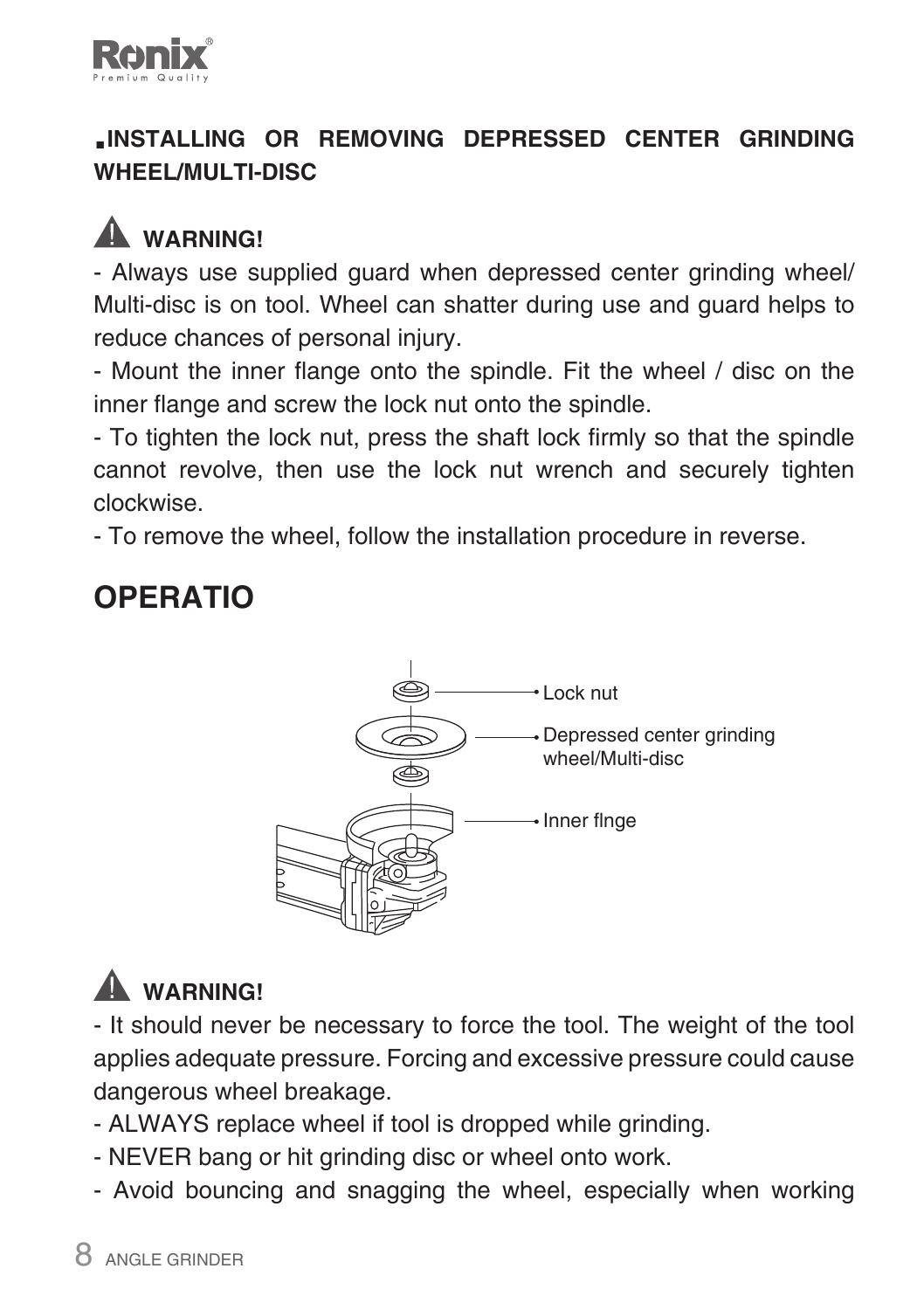

corners, sharp edges etc. This can cause loss of control and kickback. - NEVER use tool with wood cutting blades and other saw blades. Such blades when used on a grinder frequently kick and cause loss of control leading to personal injury.

# A CAUTION:

After operation, always switch off the tool and wait until the wheel has come to a complete stop before putting the tool down.

#### **.GRINDING AND SANDING OPERATION**

ALWAYS hold the tool firmly with one hand on housing and the other on the side handle. Turn the tool on and then apply the wheel or disc to the work piece.

In general, keep the edge of the wheel or disc at an angle of about 15 degrees to the work piece surface. During the break-in period with a new wheel, do not work the grinder in the B direction or it will cut into the work piece. Once the edge of the wheel has been rounded off by use, the wheel may be worked in both A and B direction.



### **MAINTENANCE**

# **AL** CAUTION.

Always be sure that the tool is switched off and unplugged before attempting to perform inspection or maintenance. The tool and its air vents have to be kept clean.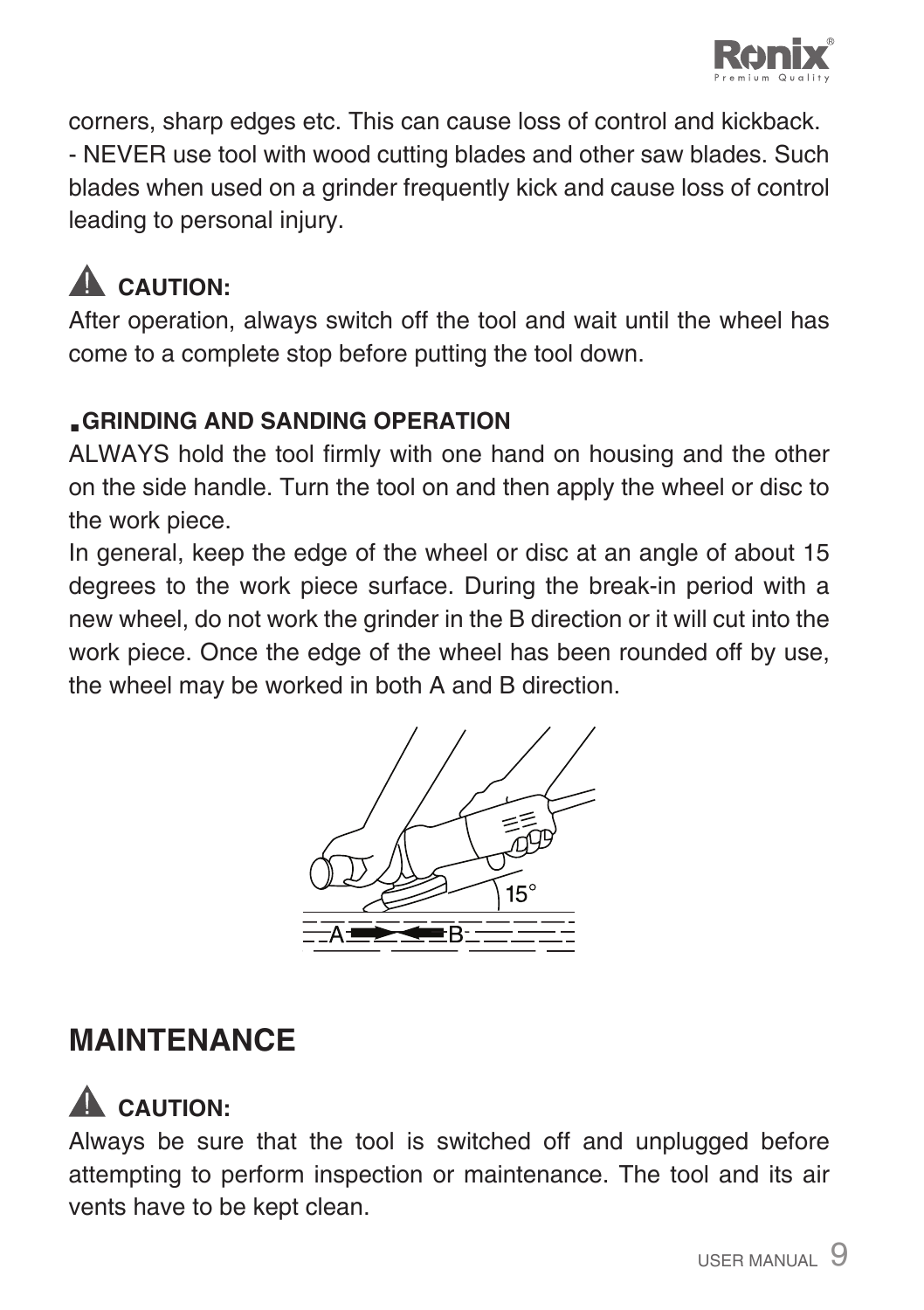

Regularly clean the tool's air vents or whenever the vents start to become obstructed.

To maintain product SAFETY and RELIABILITY, repairs, carbon brush inspection and replacement, any other maintenance or adjustment should be performed by RONIX SERVICE Authorized or RONIX Service Centers, always using RONIX SERVICE replacement parts.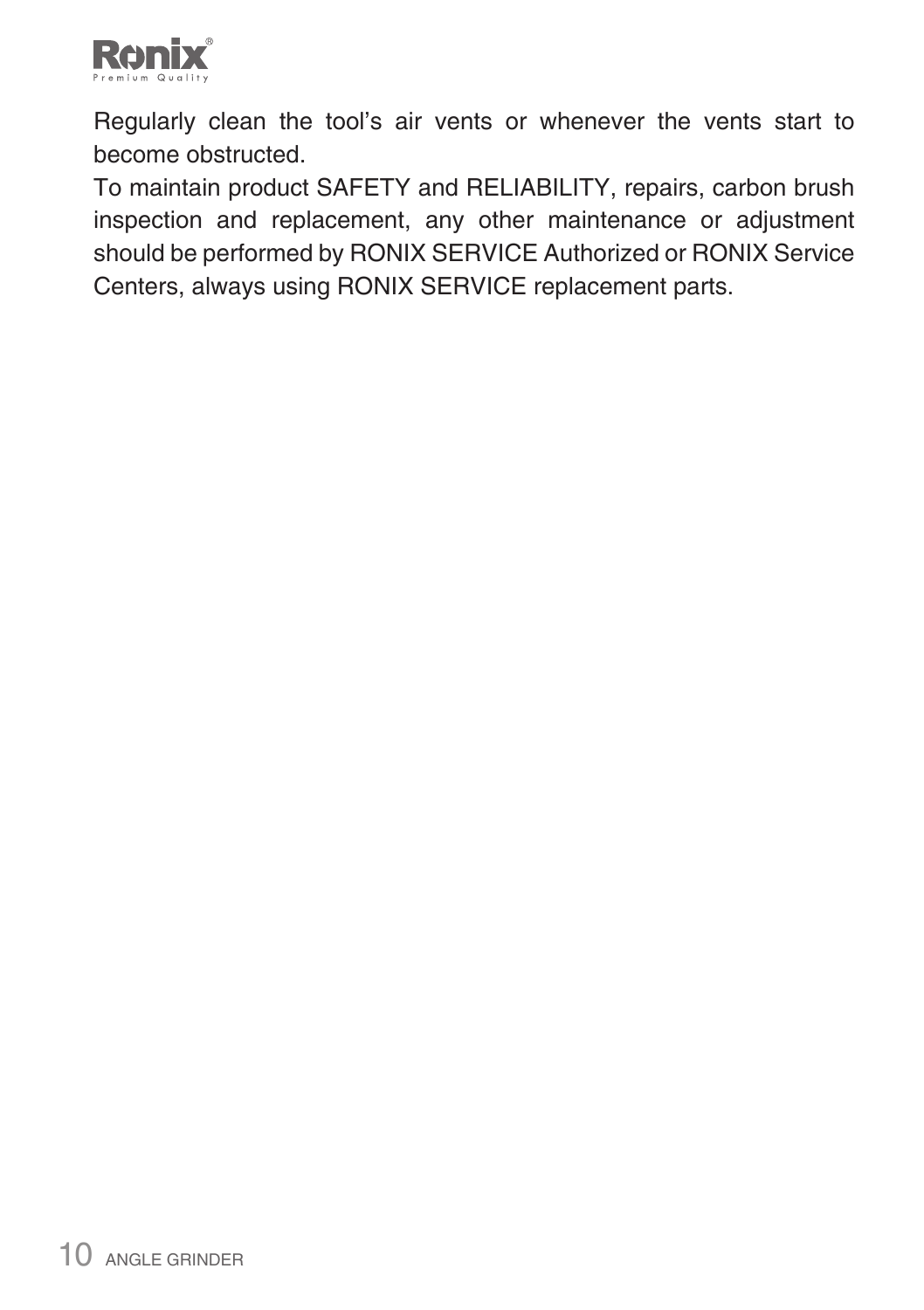